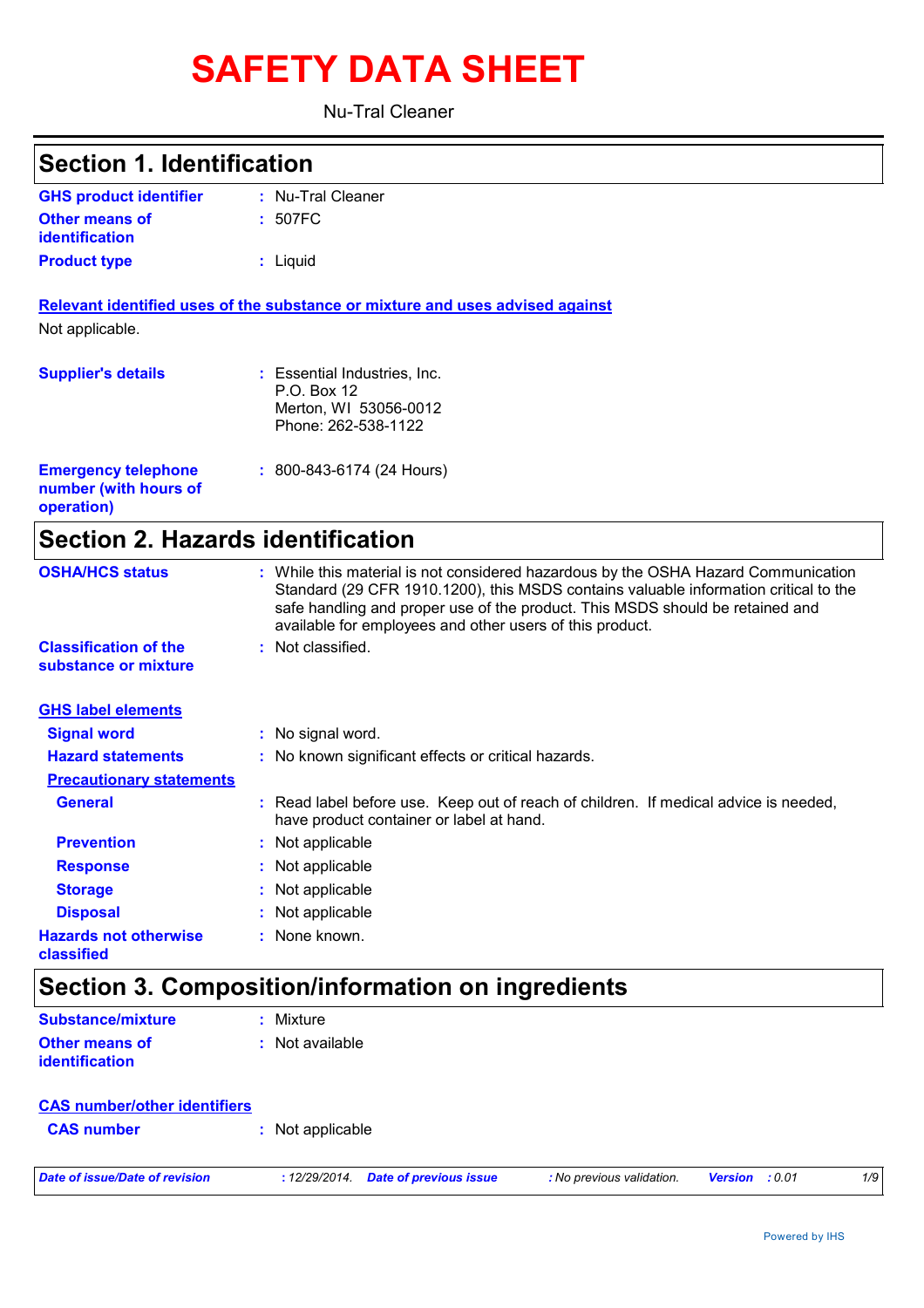## **Section 3. Composition/information on ingredients**

### **Product code :** 507FC

Any concentration shown as a range is to protect confidentiality or is due to batch variation.

**There are no ingredients present which, within the current knowledge of the supplier and in the concentrations applicable, are classified as hazardous to health or the environment and hence require reporting in this section. Occupational exposure limits, if available, are listed in Section 8.**

## **Section 4. First aid measures**

### **Description of necessary first aid measures**

| Eye contact         | : Immediately flush eyes with plenty of water, occasionally lifting the upper and lower<br>eyelids. Check for and remove any contact lenses. Get medical attention if irritation<br>occurs.                                                                                                                                                            |
|---------------------|--------------------------------------------------------------------------------------------------------------------------------------------------------------------------------------------------------------------------------------------------------------------------------------------------------------------------------------------------------|
| <b>Inhalation</b>   | : Remove victim to fresh air and keep at rest in a position comfortable for breathing. Get<br>medical attention if symptoms occur.                                                                                                                                                                                                                     |
| <b>Skin contact</b> | : Flush contaminated skin with plenty of water. Remove contaminated clothing and<br>shoes. Get medical attention if symptoms occur.                                                                                                                                                                                                                    |
| <b>Ingestion</b>    | : Wash out mouth with water. Remove victim to fresh air and keep at rest in a position<br>comfortable for breathing. If material has been swallowed and the exposed person is<br>conscious, give small quantities of water to drink. Do not induce vomiting unless<br>directed to do so by medical personnel. Get medical attention if symptoms occur. |

| Most important symptoms/effects, acute and delayed |                                                                                                                                |
|----------------------------------------------------|--------------------------------------------------------------------------------------------------------------------------------|
| <b>Potential acute health effects</b>              |                                                                                                                                |
| <b>Eye contact</b>                                 | : No known significant effects or critical hazards.                                                                            |
| <b>Inhalation</b>                                  | : No known significant effects or critical hazards.                                                                            |
| <b>Skin contact</b>                                | : No known significant effects or critical hazards.                                                                            |
| <b>Ingestion</b>                                   | : No known significant effects or critical hazards.                                                                            |
| <b>Over-exposure signs/symptoms</b>                |                                                                                                                                |
| <b>Eye contact</b>                                 | : No specific data.                                                                                                            |
| <b>Inhalation</b>                                  | $:$ No specific data.                                                                                                          |
| <b>Skin contact</b>                                | : No specific data.                                                                                                            |
| <b>Ingestion</b>                                   | : No specific data.                                                                                                            |
|                                                    | Indication of immediate medical attention and special treatment needed, if necessary                                           |
| <b>Notes to physician</b>                          | : Treat symptomatically. Contact poison treatment specialist immediately if large<br>quantities have been ingested or inhaled. |
| <b>Specific treatments</b>                         | : No specific treatment.                                                                                                       |
| <b>Protection of first-aiders</b>                  | : No action shall be taken involving any personal risk or without suitable training.                                           |

### **See toxicological information (Section 11)**

## **Section 5. Fire-fighting measures**

| <b>Extinguishing media</b>             |                                                                 |
|----------------------------------------|-----------------------------------------------------------------|
| <b>Suitable extinguishing</b><br>media | : Use an extinguishing agent suitable for the surrounding fire. |
| Unsuitable extinguishing<br>media      | : None known.                                                   |

| Date of issue/Date of revision | : 12/29/2014 Date of previous issue | : No previous validation. | <b>Version</b> : 0.01 |  |
|--------------------------------|-------------------------------------|---------------------------|-----------------------|--|
|--------------------------------|-------------------------------------|---------------------------|-----------------------|--|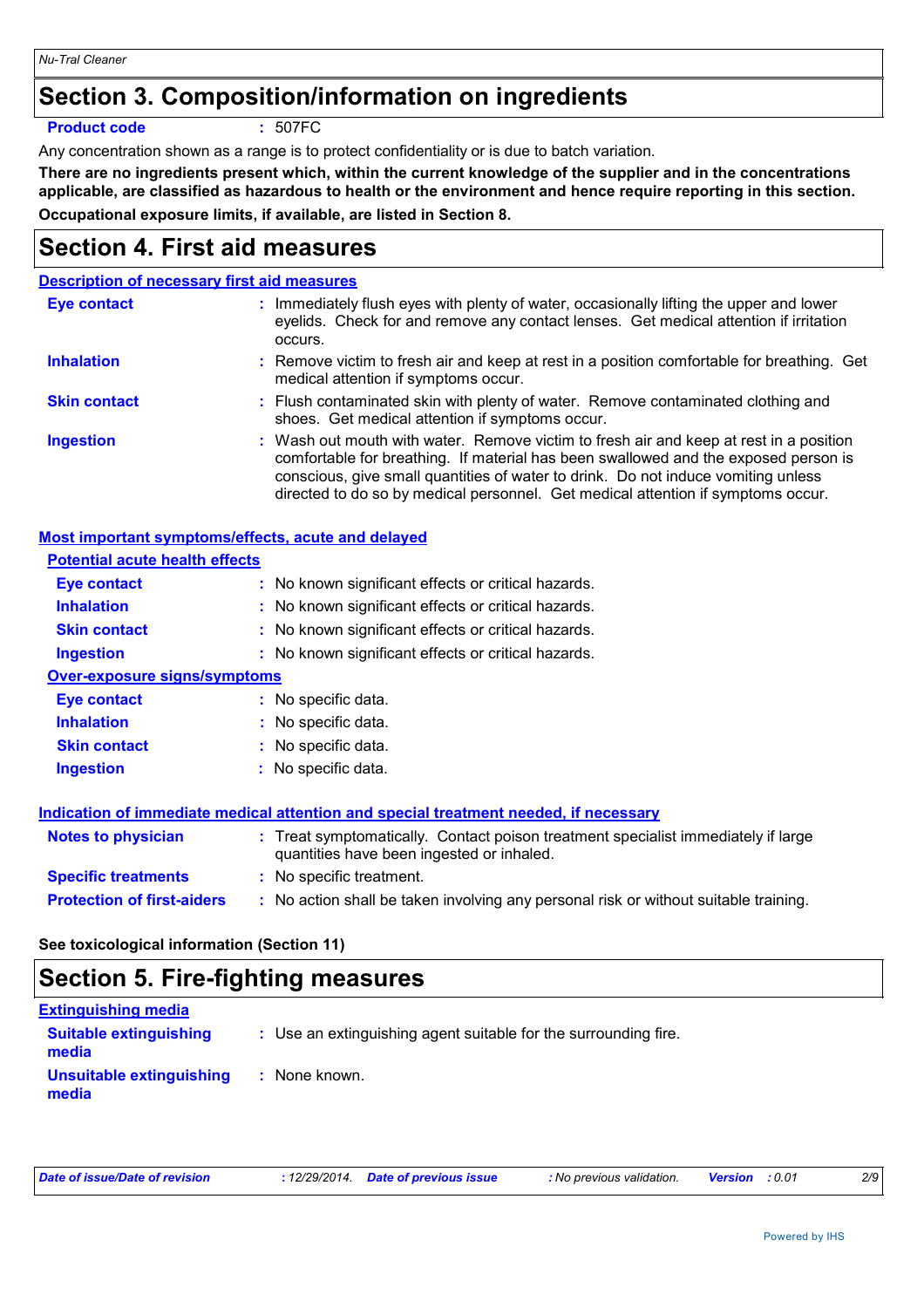## **Section 5. Fire-fighting measures**

| <b>Specific hazards arising</b><br>from the chemical     | : In a fire or if heated, a pressure increase will occur and the container may burst.                                                                                                               |  |
|----------------------------------------------------------|-----------------------------------------------------------------------------------------------------------------------------------------------------------------------------------------------------|--|
| <b>Hazardous thermal</b><br>decomposition products       | Decomposition products may include the following materials:<br>carbon dioxide<br>carbon monoxide<br>metal oxide/oxides                                                                              |  |
| <b>Special protective actions</b><br>for fire-fighters   | : Promptly isolate the scene by removing all persons from the vicinity of the incident if<br>there is a fire. No action shall be taken involving any personal risk or without suitable<br>training. |  |
| <b>Special protective</b><br>equipment for fire-fighters | Fire-fighters should wear appropriate protective equipment and self-contained breathing<br>apparatus (SCBA) with a full face-piece operated in positive pressure mode.                              |  |

## **Section 6. Accidental release measures**

|                                                       | <b>Personal precautions, protective equipment and emergency procedures</b>                                                                                                                                                                                                                               |
|-------------------------------------------------------|----------------------------------------------------------------------------------------------------------------------------------------------------------------------------------------------------------------------------------------------------------------------------------------------------------|
| For non-emergency<br>personnel                        | : No action shall be taken involving any personal risk or without suitable training.<br>Evacuate surrounding areas. Keep unnecessary and unprotected personnel from<br>entering. Do not touch or walk through spilled material. Put on appropriate personal<br>protective equipment.                     |
|                                                       | For emergency responders : If specialised clothing is required to deal with the spillage, take note of any information<br>in Section 8 on suitable and unsuitable materials. See also the information in "For non-<br>emergency personnel".                                                              |
| <b>Environmental precautions</b>                      | : Avoid dispersal of spilled material and runoff and contact with soil, waterways, drains<br>and sewers. Inform the relevant authorities if the product has caused environmental<br>pollution (sewers, waterways, soil or air).                                                                          |
| Methods and materials for containment and cleaning up |                                                                                                                                                                                                                                                                                                          |
| <b>Small spill</b>                                    | : Stop leak if without risk. Move containers from spill area. Dilute with water and mop up<br>if water-soluble. Alternatively, or if water-insoluble, absorb with an inert dry material and<br>place in an appropriate waste disposal container. Dispose of via a licensed waste<br>disposal contractor. |
| <b>Large spill</b>                                    | : Stop leak if without risk. Move containers from spill area. Prevent entry into sewers,<br>water courses, basements or confined areas. Wash spillages into an effluent treatment<br>plant or proceed as follows. Contain and collect spillage with non-combustible                                      |

age with non-col absorbent material e.g. sand, earth, vermiculite or diatomaceous earth and place in container for disposal according to local regulations (see Section 13). Dispose of via a licensed waste disposal contractor. Note: see Section 1 for emergency contact information and Section 13 for waste disposal.

## **Section 7. Handling and storage**

### **Precautions for safe handling**

| <b>Protective measures</b>                       | : Put on appropriate personal protective equipment (see Section 8).                                                                                                                                                                                                                                                                                           |
|--------------------------------------------------|---------------------------------------------------------------------------------------------------------------------------------------------------------------------------------------------------------------------------------------------------------------------------------------------------------------------------------------------------------------|
| <b>Advice on general</b><br>occupational hygiene | : Eating, drinking and smoking should be prohibited in areas where this material is<br>handled, stored and processed. Workers should wash hands and face before eating,<br>drinking and smoking. Remove contaminated clothing and protective equipment before<br>entering eating areas. See also Section 8 for additional information on hygiene<br>measures. |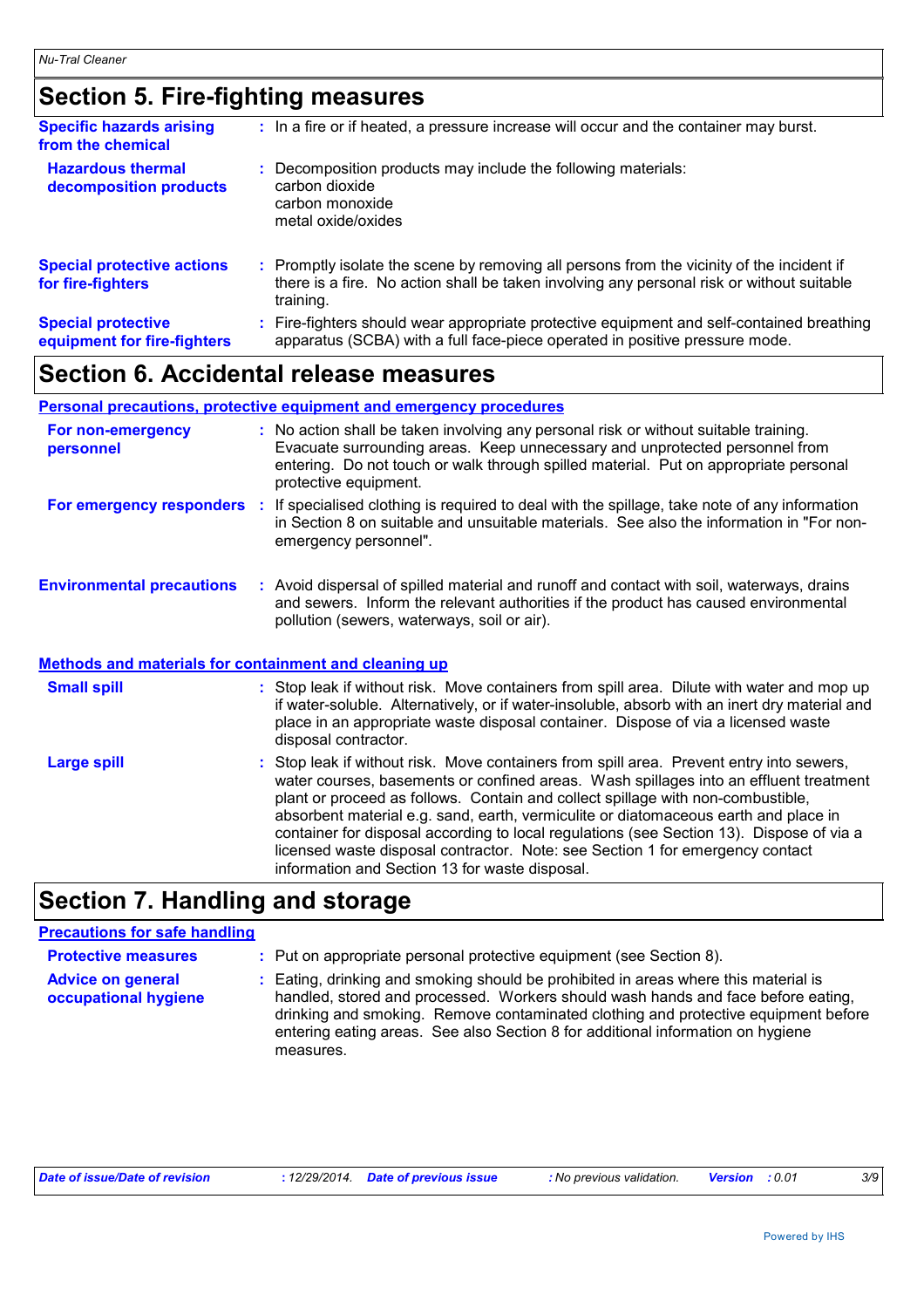## **Section 7. Handling and storage**

| <b>Conditions for safe storage,</b> | : Store in accordance with local regulations. Store in original container protected from  |
|-------------------------------------|-------------------------------------------------------------------------------------------|
| including any                       | direct sunlight in a dry, cool and well-ventilated area, away from incompatible materials |
| <b>incompatibilities</b>            | and food and drink. Keep container tightly closed and sealed until ready for use.         |
|                                     | Containers that have been opened must be carefully resealed and kept upright to           |
|                                     | prevent leakage. Do not store in unlabeled containers. Use appropriate containment to     |
|                                     | avoid environmental contamination.                                                        |

## **Section 8. Exposure controls/personal protection**

### **Control parameters**

| <b>Occupational exposure limits</b> |  |
|-------------------------------------|--|
| $\mathbf{N}$                        |  |

None.

| <b>Appropriate engineering</b><br><b>controls</b> | : Good general ventilation should be sufficient to control worker exposure to airborne<br>contaminants.                                                                                                                                                                                                                         |  |
|---------------------------------------------------|---------------------------------------------------------------------------------------------------------------------------------------------------------------------------------------------------------------------------------------------------------------------------------------------------------------------------------|--|
| <b>Environmental exposure</b><br><b>controls</b>  | : Emissions from ventilation or work process equipment should be checked to ensure<br>they comply with the requirements of environmental protection legislation. In some<br>cases, fume scrubbers, filters or engineering modifications to the process equipment<br>will be necessary to reduce emissions to acceptable levels. |  |

**Individual protection measures**

| <b>Hygiene measures</b>       | : Wash hands, forearms and face thoroughly after handling chemical products, before<br>eating, smoking and using the lavatory and at the end of the working period.<br>Appropriate techniques should be used to remove potentially contaminated clothing.<br>Wash contaminated clothing before reusing. Ensure that eyewash stations and safety<br>showers are close to the workstation location. |  |
|-------------------------------|---------------------------------------------------------------------------------------------------------------------------------------------------------------------------------------------------------------------------------------------------------------------------------------------------------------------------------------------------------------------------------------------------|--|
| <b>Eye/face protection</b>    | : Safety eyewear complying with an approved standard should be used when a risk<br>assessment indicates this is necessary to avoid exposure to liquid splashes, mists,<br>gases or dusts. If contact is possible, the following protection should be worn, unless<br>the assessment indicates a higher degree of protection: safety glasses with side-<br>shields.                                |  |
| <b>Skin protection</b>        |                                                                                                                                                                                                                                                                                                                                                                                                   |  |
| <b>Hand protection</b>        | : Chemical-resistant, impervious gloves complying with an approved standard should be<br>worn at all times when handling chemical products if a risk assessment indicates this is<br>necessary.                                                                                                                                                                                                   |  |
| <b>Body protection</b>        | : Personal protective equipment for the body should be selected based on the task being<br>performed and the risks involved and should be approved by a specialist before<br>handling this product.                                                                                                                                                                                               |  |
| <b>Other skin protection</b>  | : Appropriate footwear and any additional skin protection measures should be selected<br>based on the task being performed and the risks involved and should be approved by a<br>specialist before handling this product.                                                                                                                                                                         |  |
| <b>Respiratory protection</b> | : Use a properly fitted, air-purifying or air-fed respirator complying with an approved<br>standard if a risk assessment indicates this is necessary. Respirator selection must be<br>based on known or anticipated exposure levels, the hazards of the product and the safe<br>working limits of the selected respirator.                                                                        |  |

## **Section 9. Physical and chemical properties**

| <b>Appearance</b>     |                 |
|-----------------------|-----------------|
| <b>Physical state</b> | : Liquid        |
| <b>Color</b>          | : Various       |
| <b>Odor</b>           | : Varied        |
| <b>Odor threshold</b> | : Not available |
|                       |                 |

*Date of issue/Date of revision* **:** *12/29/2014. Date of previous issue : No previous validation. Version : 0.01 4/9*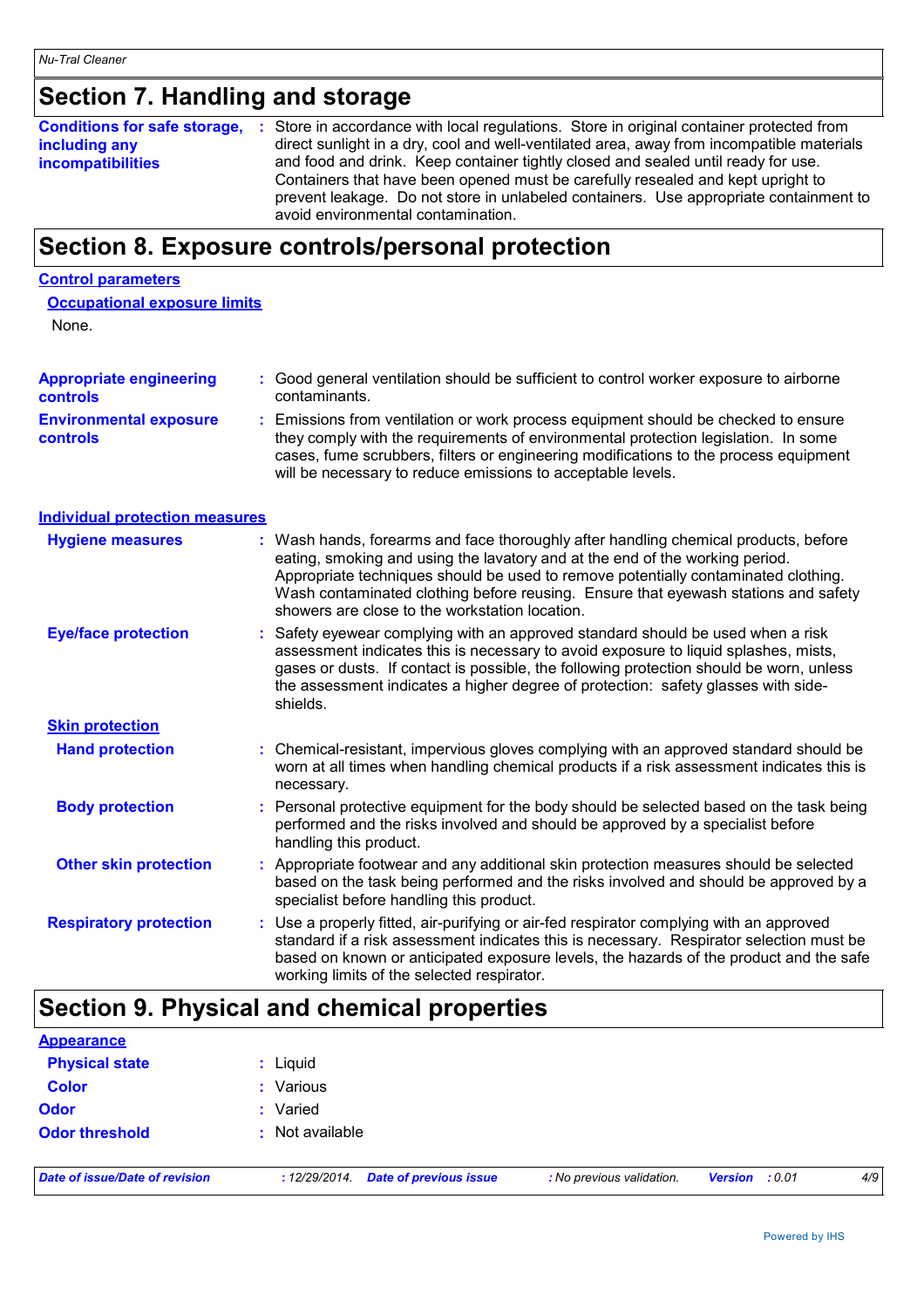## **Section 9. Physical and chemical properties**

| рH                                                | $: 6.5 \text{ to } 7.5$                               |
|---------------------------------------------------|-------------------------------------------------------|
| <b>Melting point</b>                              | : $0^{\circ}$ C (32 $^{\circ}$ F)                     |
| <b>Boiling point</b>                              | : $100^{\circ}$ C (212 $^{\circ}$ F)                  |
| <b>Flash point</b>                                | : Closed cup: $>93.334^{\circ}$ C ( $>200^{\circ}$ F) |
| <b>Evaporation rate</b>                           | : Not available                                       |
| <b>Flammability (solid, gas)</b>                  | : Not available                                       |
| Lower and upper explosive<br>(flammable) limits   | : Not available                                       |
| <b>Vapor pressure</b>                             | $:$ <4 kPa (<30 mm Hg) [room temperature]             |
| <b>Vapor density</b>                              | : <1 [Air = 1]                                        |
| <b>Specific gravity</b>                           | $: 0.99$ g/cm <sup>3</sup>                            |
| <b>Solubility</b>                                 | : Not available                                       |
|                                                   |                                                       |
| <b>Partition coefficient: n-</b><br>octanol/water | $:$ Not available                                     |
| <b>Auto-ignition temperature</b>                  | : Not available                                       |
| <b>Viscosity</b>                                  | : Not available                                       |
| <b>VOC content</b>                                | $: 50.1\%$                                            |
|                                                   |                                                       |

VOCs are calculated following the requirements under 40 CFR, Part 59, Subpart C for Consumer Products and Subpart D for Architectural Coatings.

## **Section 10. Stability and reactivity**

| <b>Hazardous decomposition</b><br>products   | : Under normal conditions of storage and use, hazardous decomposition products should<br>not be produced. |
|----------------------------------------------|-----------------------------------------------------------------------------------------------------------|
| <b>Incompatible materials</b>                | : No specific data.                                                                                       |
| <b>Conditions to avoid</b>                   | : No specific data.                                                                                       |
| <b>Possibility of hazardous</b><br>reactions | : Under normal conditions of storage and use, hazardous reactions will not occur.                         |
| <b>Chemical stability</b>                    | : The product is stable.                                                                                  |
| <b>Reactivity</b>                            | : No specific test data related to reactivity available for this product or its ingredients.              |

## **Section 11. Toxicological information**

| <b>Information on toxicological effects</b>   |
|-----------------------------------------------|
| <b>Acute toxicity</b>                         |
| Not available.                                |
| <b>Irritation/Corrosion</b><br>Not available. |
| <b>Sensitization</b><br>Not available.        |
| <b>Mutagenicity</b><br>Not available.         |
|                                               |

| Date of issue/Date of revision |  |
|--------------------------------|--|
|--------------------------------|--|

*Date of issue/Date of revision* **:** *12/29/2014. Date of previous issue : No previous validation. Version : 0.01 5/9*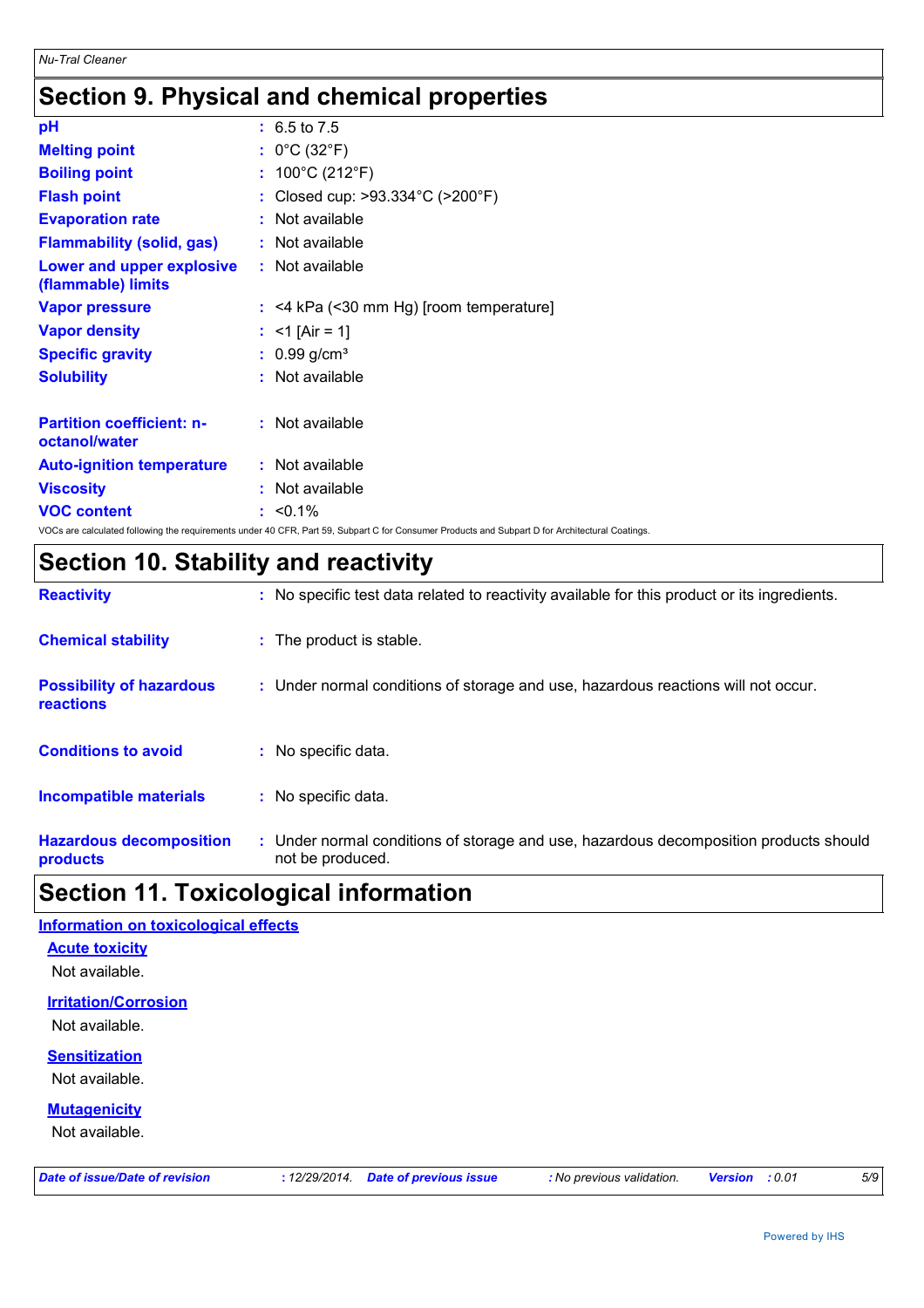## **Section 11. Toxicological information**

### **Carcinogenicity**

Not available.

**Reproductive toxicity**

Not available.

**Teratogenicity**

Not available.

### **Specific target organ toxicity (single exposure)**

Not available.

### **Specific target organ toxicity (repeated exposure)**

Not available.

### **Aspiration hazard**

Not available.

#### **Information on the likely routes of exposure :** Not available

### **Potential acute health effects**

| Eye contact         | : No known significant effects or critical hazards. |
|---------------------|-----------------------------------------------------|
| <b>Inhalation</b>   | : No known significant effects or critical hazards. |
| <b>Skin contact</b> | : No known significant effects or critical hazards. |
| <b>Ingestion</b>    | : No known significant effects or critical hazards. |

### **Symptoms related to the physical, chemical and toxicological characteristics**

| <b>Eye contact</b>  | : No specific data. |
|---------------------|---------------------|
| <b>Inhalation</b>   | : No specific data. |
| <b>Skin contact</b> | : No specific data. |
| Ingestion           | : No specific data. |

### **Delayed and immediate effects and also chronic effects from short and long term exposure**

| <b>Short term exposure</b>                   |                                                                             |                          |     |
|----------------------------------------------|-----------------------------------------------------------------------------|--------------------------|-----|
| <b>Potential immediate</b><br><b>effects</b> | $:$ Not available                                                           |                          |     |
| <b>Potential delayed effects</b>             | $:$ Not available                                                           |                          |     |
| <b>Long term exposure</b>                    |                                                                             |                          |     |
| <b>Potential immediate</b><br><b>effects</b> | $:$ Not available                                                           |                          |     |
| <b>Potential delayed effects</b>             | : Not available                                                             |                          |     |
| <b>Potential chronic health effects</b>      |                                                                             |                          |     |
| Not available.                               |                                                                             |                          |     |
| <b>General</b>                               | : No known significant effects or critical hazards.                         |                          |     |
| <b>Carcinogenicity</b>                       | : No known significant effects or critical hazards.                         |                          |     |
| <b>Mutagenicity</b>                          | : No known significant effects or critical hazards.                         |                          |     |
| <b>Teratogenicity</b>                        | : No known significant effects or critical hazards.                         |                          |     |
| <b>Developmental effects</b>                 | : No known significant effects or critical hazards.                         |                          |     |
| <b>Fertility effects</b>                     | : No known significant effects or critical hazards.                         |                          |     |
| Date of issue/Date of revision               | <b>Date of previous issue</b><br>: 12/29/2014.<br>: No previous validation. | : 0.01<br><b>Version</b> | 6/9 |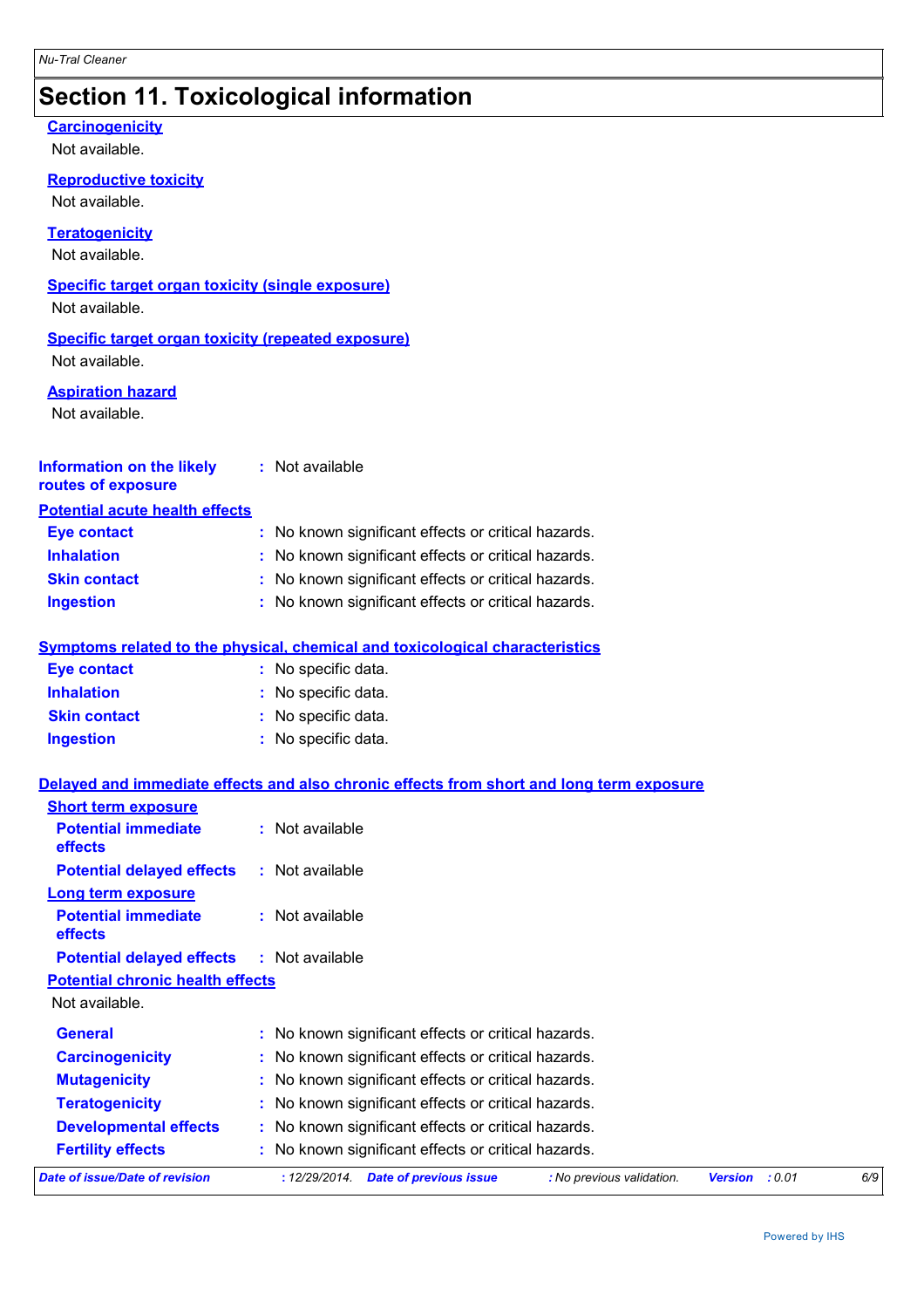## **Section 11. Toxicological information**

### **Numerical measures of toxicity**

**Acute toxicity estimates**

Not available.

## **Section 12. Ecological information**

### **Toxicity**

Not available.

### **Persistence and degradability**

Not available.

### **Bioaccumulative potential**

Not available.

### **Mobility in soil**

**Soil/water partition coefficient (Koc) :** Not available

**Other adverse effects** : No known significant effects or critical hazards.

### **Section 13. Disposal considerations**

The generation of waste should be avoided or minimized wherever possible. Disposal of this product, solutions and any by-products should at all times comply with the requirements of environmental protection and waste disposal legislation and any regional local authority requirements. Dispose of surplus and non-recyclable products via a licensed waste disposal contractor. Waste should not be disposed of untreated to the sewer unless fully compliant with the requirements of all authorities with jurisdiction. Waste packaging should be recycled. Incineration or landfill should only be considered when recycling is not feasible. This material and its container must be disposed of in a safe way. Empty containers or liners may retain some product residues. Avoid dispersal of spilled material and runoff and contact with soil, waterways, drains and sewers. **Disposal methods :**

## **Section 14. Transport information**

|                                       | <b>DOT Classification</b> | <b>IMDG</b>                                                | <b>IATA</b>                  |
|---------------------------------------|---------------------------|------------------------------------------------------------|------------------------------|
| <b>UN number</b>                      | Not regulated             | Not regulated                                              | Not regulated                |
| <b>UN proper shipping</b><br>name     | $\overline{\phantom{a}}$  |                                                            |                              |
| <b>Transport hazard</b><br>class(es)  | $\overline{\phantom{a}}$  | -                                                          |                              |
| <b>Packing group</b>                  | $\overline{\phantom{a}}$  |                                                            | -                            |
| <b>Date of issue/Date of revision</b> | : 12/29/2014.             | <b>Date of previous issue</b><br>: No previous validation. | 7/9<br><b>Version</b> : 0.01 |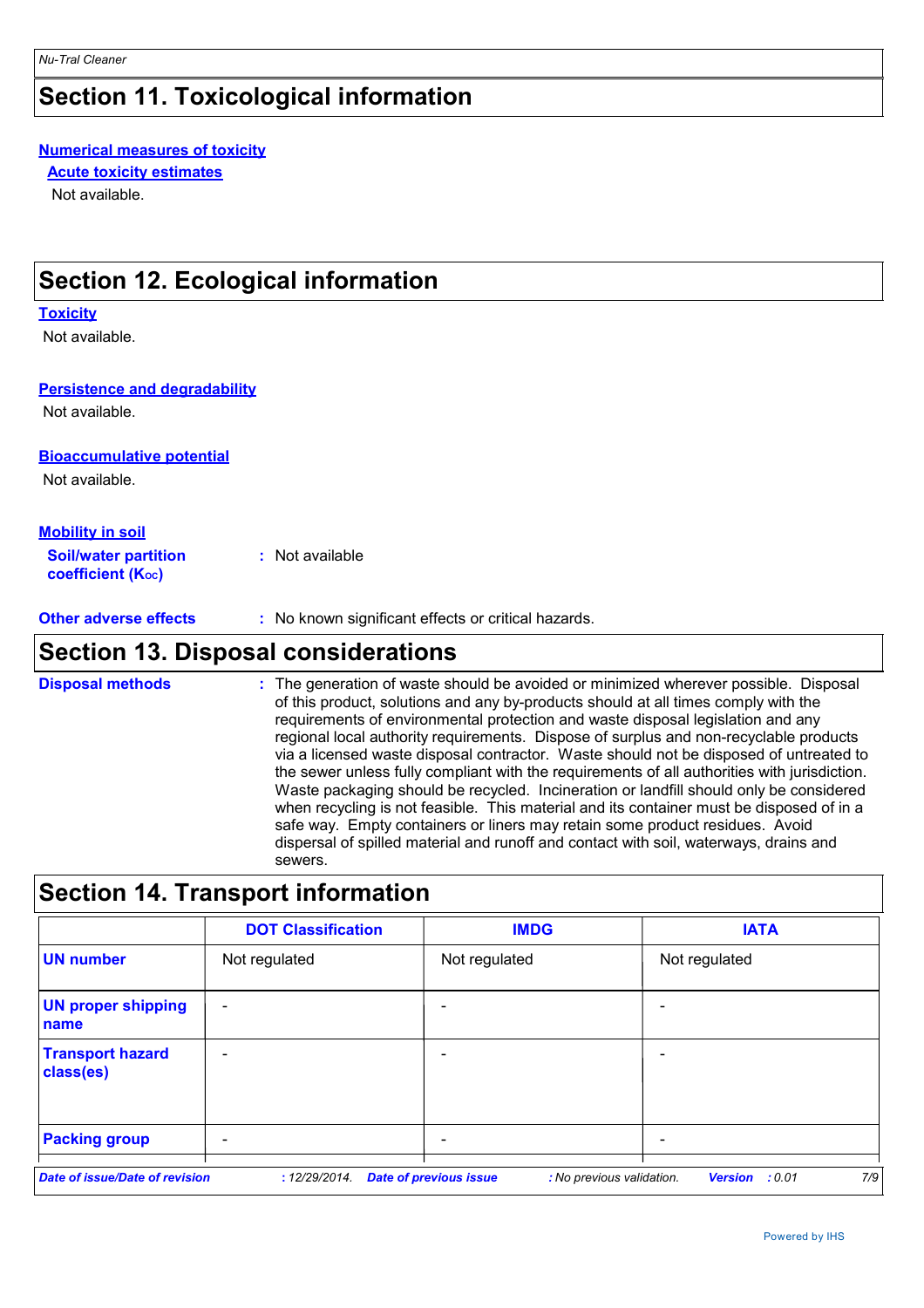## **Section 14. Transport information**

| <b>Environmental</b><br>hazards  | No.                      | No. | No. |
|----------------------------------|--------------------------|-----|-----|
| <b>Additional</b><br>information | $\overline{\phantom{0}}$ | -   | -   |

**Special precautions for user : Transport within user's premises: always transport in closed containers that are** upright and secure. Ensure that persons transporting the product know what to do in the event of an accident or spillage.

**Transport in bulk according :** Not available. **to Annex II of MARPOL 73/78 and the IBC Code**

## **Section 15. Regulatory information**

**U.S. Federal regulations : United States inventory (TSCA 8b)**: All components are listed or exempted.

| <b>Clean Air Act Section 112</b><br>(b) Hazardous Air<br><b>Pollutants (HAPs)</b> | : Not listed     |
|-----------------------------------------------------------------------------------|------------------|
| <b>SARA 311/312</b>                                                               |                  |
| <b>Classification</b>                                                             | : Not applicable |
| <b>Composition/information on ingredients</b>                                     |                  |
| No products were found.                                                           |                  |
|                                                                                   |                  |

### **State regulations**

**International regulations**

**Canada inventory :** All components are listed or exempted.

## **Section 16. Other information**

**Hazardous Material Information System (U.S.A.)**



**Caution: HMIS® ratings are based on a 0-4 rating scale, with 0 representing minimal hazards or risks, and 4 representing significant hazards or risks Although HMIS® ratings are not required on SDSs under 29 CFR 1910. 1200, the preparer may choose to provide them. HMIS® ratings are to be used with a fully implemented HMIS® program. HMIS® is a registered mark of the National Paint & Coatings Association (NPCA). HMIS® materials may be purchased exclusively from J. J. Keller (800) 327-6868.**

**The customer is responsible for determining the PPE code for this material.**

**National Fire Protection Association (U.S.A.)**